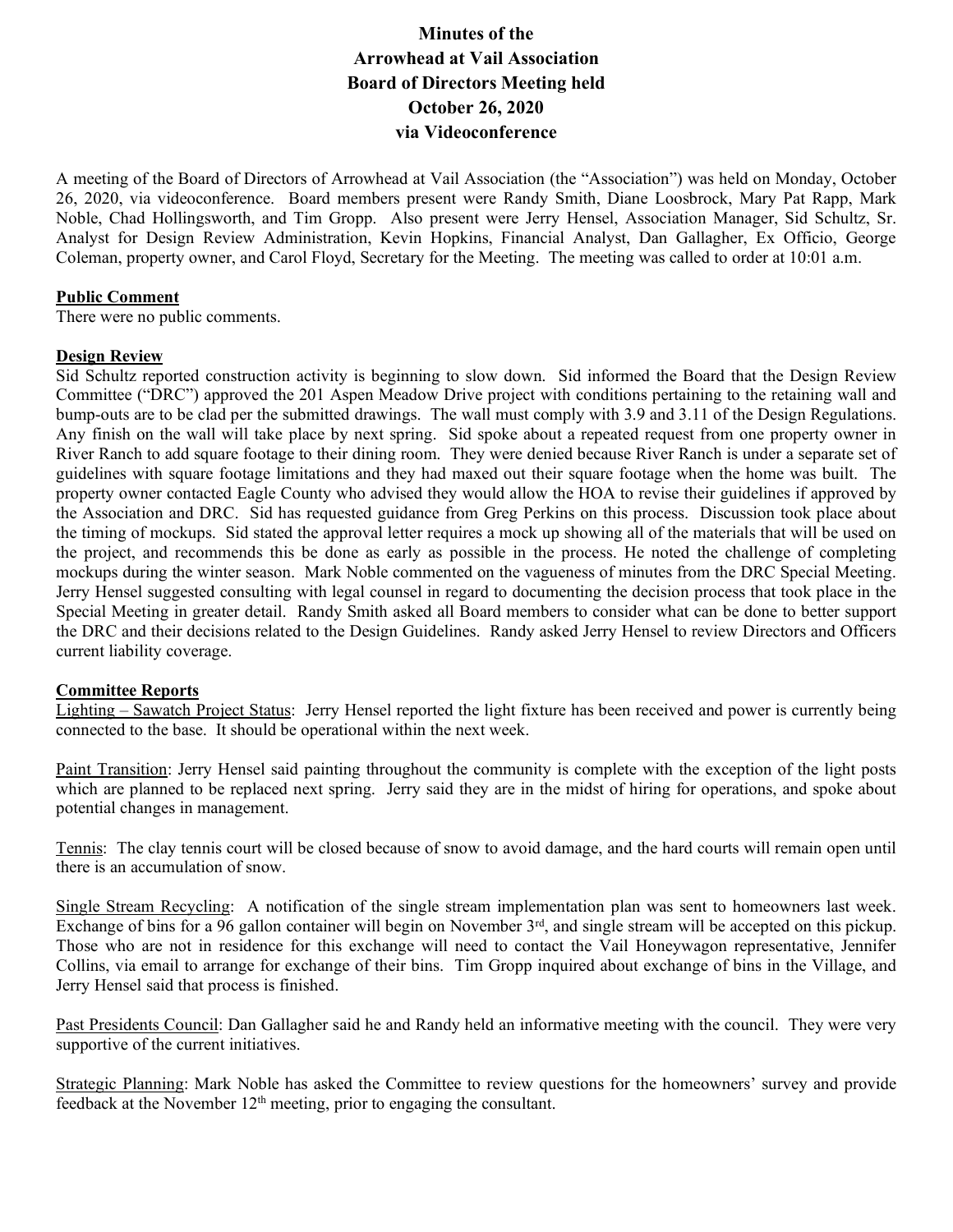Marketing and Communications: Diane Loosbrock explained the newsletter has been postponed until December. She and Randy have been meeting with Fresh Tape Media and Dave Bishop, webmaster, working on improvements to the website. Assuming the FY21 budget is approved, Fresh Tape is going to consult on a monthly basis to make the website current in appearance and informative.

# **Financials**

Kevin Hopkins said he has transferred some of the funds from Citywide Banks ("Citywide") to Alpine Bank ("Alpine"), and month-end deposits will be made to Alpine. He has signed the lock box agreement with Alpine, and is coordinating procedures with the corporate office in Broomfield. The final transfer from Citywide to Alpine will occur in November. Eight property owners remain outstanding on their annual assessment. Collection strategies were discussed. Jerry Hensel asked Kevin to send him a list of those who are in arrears. Kevin explained, going forward, property owners will have the option to make payment by sending a check to the lock box or via e-check online. Tim Gropp asked if there will be an auto pay option. Kevin said he will follow-up with Alpine to determine if auto pay is an option. Kevin reviewed the Income Statement as of September 30, 2020 noting a significant increase to the real estate transfer assessment ("RETA") forecast since last month. The \$2.4M forecast is based on what has closed and will be deposited the end of this week along with 50% of pending sales that will likely close in this calendar year. Overall, the end-of-year forecast is \$1.5M favorable to budget.

Treasurer's Report: Tim Gropp thanked Jerry Hensel and the Finance Committee for their hard work on the 2021 budget. He explained how they arrived at \$1.406M for RETA by factoring a three-year average including the 2020 budgeted amount rather than forecasted number. Tim talked about improvements, and the 2021 budget deficit of \$258K. Given the large surplus this year, the deficit would be funded out of the reserves, provided revenue and expenses stay on track in 2021. Randy Smith commented on the fact that \$110K in planned expenditures were not done this year and are part of the rollover for 2021. He spoke about the importance of these improvements to position Arrowhead for the next five to fifteen years. Tim Gropp noted a cost savings for the lighting project by completing it in one year. Diane Loosbrock mentioned the energy savings. Randy asked Jerry and Kevin to analyze the energy reduction and associated cost savings. George Coleman recommended putting together talking points to share with appropriate committees. Randy will share a list of bullet points for the Board to comment on. When asked if Arrowhead Metro District ("AMD") or Village at Arrowhead Association ("VAA") have the lighting line item in their budgets, Jerry Hensel answered he expects both entities will do so. He further stated he anticipates the lighting project to be 100% complete by next fall. Diane Loosbrock noted a \$6K line item for social media advertising will need to be included in the 2021 budget.

# **Diane Loosbrock moved to approve the 2021 budget for presentation to the membership with the addition of line item 25 in the amount of \$6,000 for advertising. Chad Hollingsworth seconded the motion and it was unanimously approved.**

# **Old Business**

Map Update: Diane Loosbrock said she has sent the Arrowhead map to Jerry Hensel for finalization. Jerry said he has forwarded the map to the designer for trail name updates, noting he is awaiting uphill information from Vail Resorts. The map will then be sent to the publisher who will provide proofs for review. Jerry affirmed the map will be designed to fold similar to other trial maps with winter on one side and summer on the other.

Arrowhead Bicycle Safety Policy and Signage: Randy Smith reported there were very few comments received on the new bicycle and pedestrian policy. Randy clarified the cost was \$740 for the consultant report.

Village Fire Pit: Jerry Hensel confirmed the fire pit has been operating nightly from 5:30 p.m. to 8:00 p.m., noting Public Safety starts it. It has been operating without any issues.

# **New Business**

AVA Board Officer Nominating Process: Randy Smith asked for the Board's thoughts on a timeframe and approach for filling officer positions to immediately transition when their term begins upon election at the annual meeting. The current process and any new ideas will be considered at the next Board meeting in November.

AVA Membership Record Date: Randy Smith explained a motion is needed to establish a membership record date to define who is eligible to participate in the annual meeting and take official action. He recommended setting November 15<sup>th</sup> as the record date as historically used.